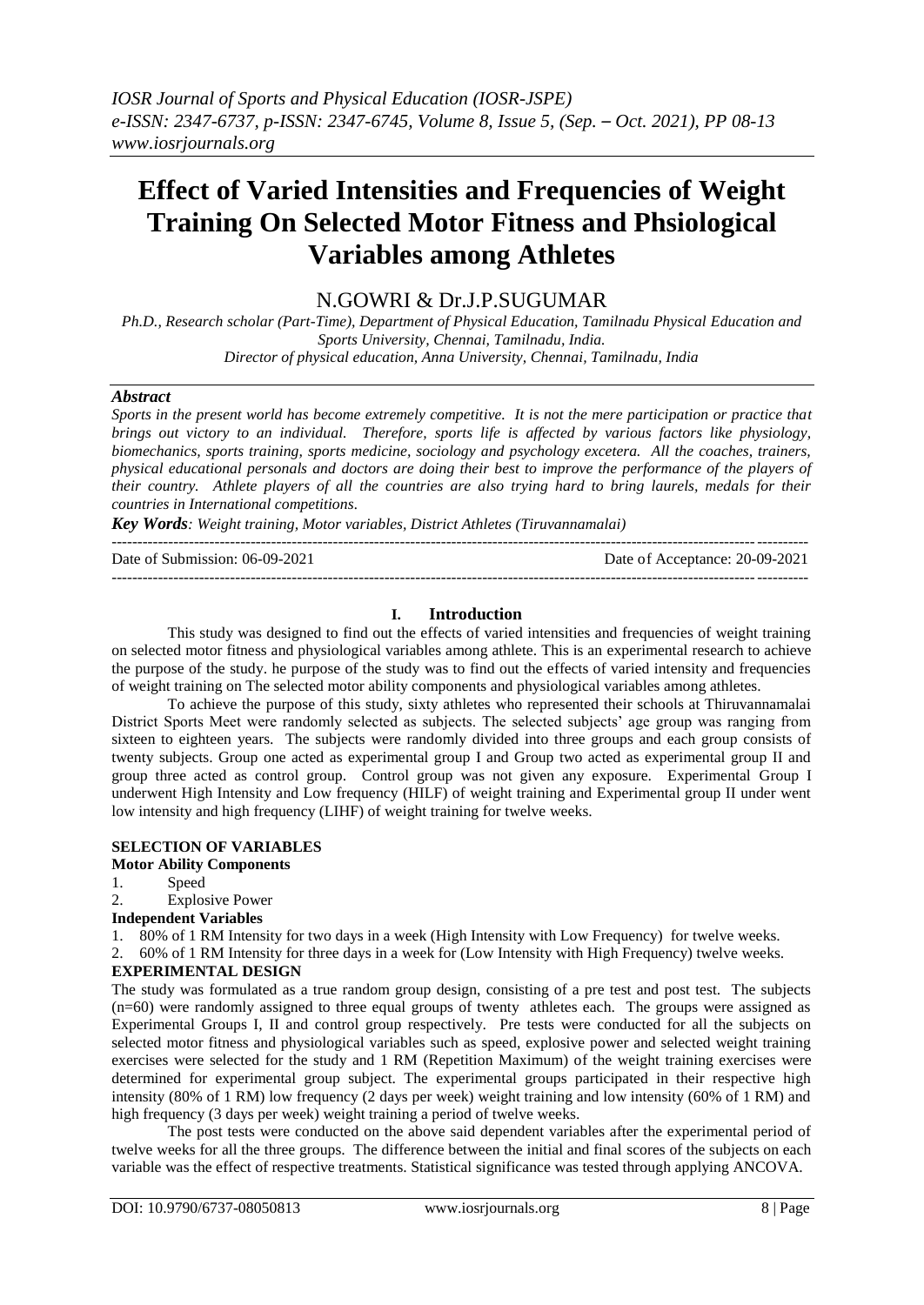# **II. Conclusion**

This is evident that weight training is beneficial for the improvement of physical as well as physiological variable among the athlete. The study was formulated as a true random group design, consisting of a pre test and post test. The subjects (n=60) were randomly assigned to three equal groups of twelve athletes each. The groups were assigned as Experimental Groups I, II and control group respectively. Pre tests were conducted for all the subjects on selected motor fitness and physiological variables such as speed, explosive power, endurance, arm strength. The experimental groups participated in their respective high intensity (80% of 1 RM) low frequency (2 days per week) weight training and low intensity (60% of 1 RM) and high frequency (3 days per week) weight training for a period of twelve weeks. The post tests were conducted on the above said dependent variables after the experimental period of twelve weeks for all the three groups. The difference between the initial and final scores of the subjects on each variable was the effect of respective treatments. Statistical significance was tested through applying ANCOVA.

#### **TEST OF SIGNIFICANCE**

This is the vital portion of the thesis achieving the conclusion by examining the hypotheses. The procedure of testing the hypotheses was either by accepting the hypotheses or rejecting the same in accordance with the results obtained in relation to the level of confidence.

#### **LEVEL OF SIGNIFICANCE**

The subjects were compared on the effect of varied intensities and frequencies of weight training on selected motor fitness and physiological variables among athletes. The analysis of covariance (ANCOVA) was used to find out the significant difference if any, between the groups on selected criterion variables. In all the cases, 0.05 level of confidence was fixed to test the significance, which was considered as appropriate.

#### **COMPUTATION OF ANALYSIS OF COVARIANCE AND POST HOC TEST**

#### **RESULTS ON SPEED**

The statistical analysis comparing the initial and final means of Speed due to High Intensity and Low Frequency (HILF) weight training and Low Intensity and High Frequency (LIHF) weight training on selected motor fitness variable Speed among athletes in the below

|                           |                                   |                                 |              | rabie i                                                    |      |    |                               |                      |
|---------------------------|-----------------------------------|---------------------------------|--------------|------------------------------------------------------------|------|----|-------------------------------|----------------------|
|                           | <b>HILF TRG</b><br><b>GROUP I</b> | <b>LIHF TRG</b><br><b>GROUP</b> | <b>GROUP</b> | <b>CONTROL SOURCE OF SUM OF</b><br><b>VARIANCE SOUARES</b> |      | df | <b>MEAN</b><br><b>SOUARES</b> | <b>OBTAINED</b><br>F |
|                           |                                   |                                 |              | <b>Between</b>                                             | 0.09 | 2  | 0.05                          |                      |
| Pre Test Mean             | 2.24                              | 2.29                            | 2.19         | Within                                                     | 1.07 | 57 | 0.02                          | 2.46                 |
|                           |                                   |                                 |              | Between                                                    | 0.26 | 2  | 0.13                          |                      |
| Post Test Mean            | 2.27                              | 2.34                            | 2.18         | Within                                                     | 1.07 | 57 | 0.02                          | $6.79*$              |
| <b>Adjusted Post Test</b> |                                   |                                 |              | Between                                                    | 0.04 | 2  | 0.02                          |                      |
| Mean                      | 2.27                              | 2.29                            | 2.22         | Within                                                     | 0.11 | 56 | 0.002                         | 11.48*               |
| Mean Diff                 | 0.03                              | 0.05                            | $-0.01$      |                                                            |      |    |                               |                      |

 $T = 1.1 - 1$ 

HILF: High Intensity Low Frequency; LIHF : Low Intensity High Frequency Trg: Training Table F-ratio at 0.05 level of confidence for 2 and 57 (df) =3.15, 2 and 56 (df) =3.15. \*Significant

As shown in Table 1, the obtained pre test means on Speed on High Intensity Low Frequency (HILF) group was 7.12, Low Intensity High Frequency (LIHF) group was 7.15 and control group was 7.11. The obtained pre test F value was 0.27 and the required table F value was 3.15, which proved that there was no significant difference among initial scores of the subjects.

#### **Scheffe's Confidence Interval Test Scores on Speed TABLE 2**

| <b>MEANS</b>                                                     |              |               |                 |             |  |  |
|------------------------------------------------------------------|--------------|---------------|-----------------|-------------|--|--|
| High Intensity Low Frequency (HILF) Low Intensity High Frequency |              |               |                 | Required C1 |  |  |
| Group                                                            | (LIHF) Group | Control Group | Mean Difference |             |  |  |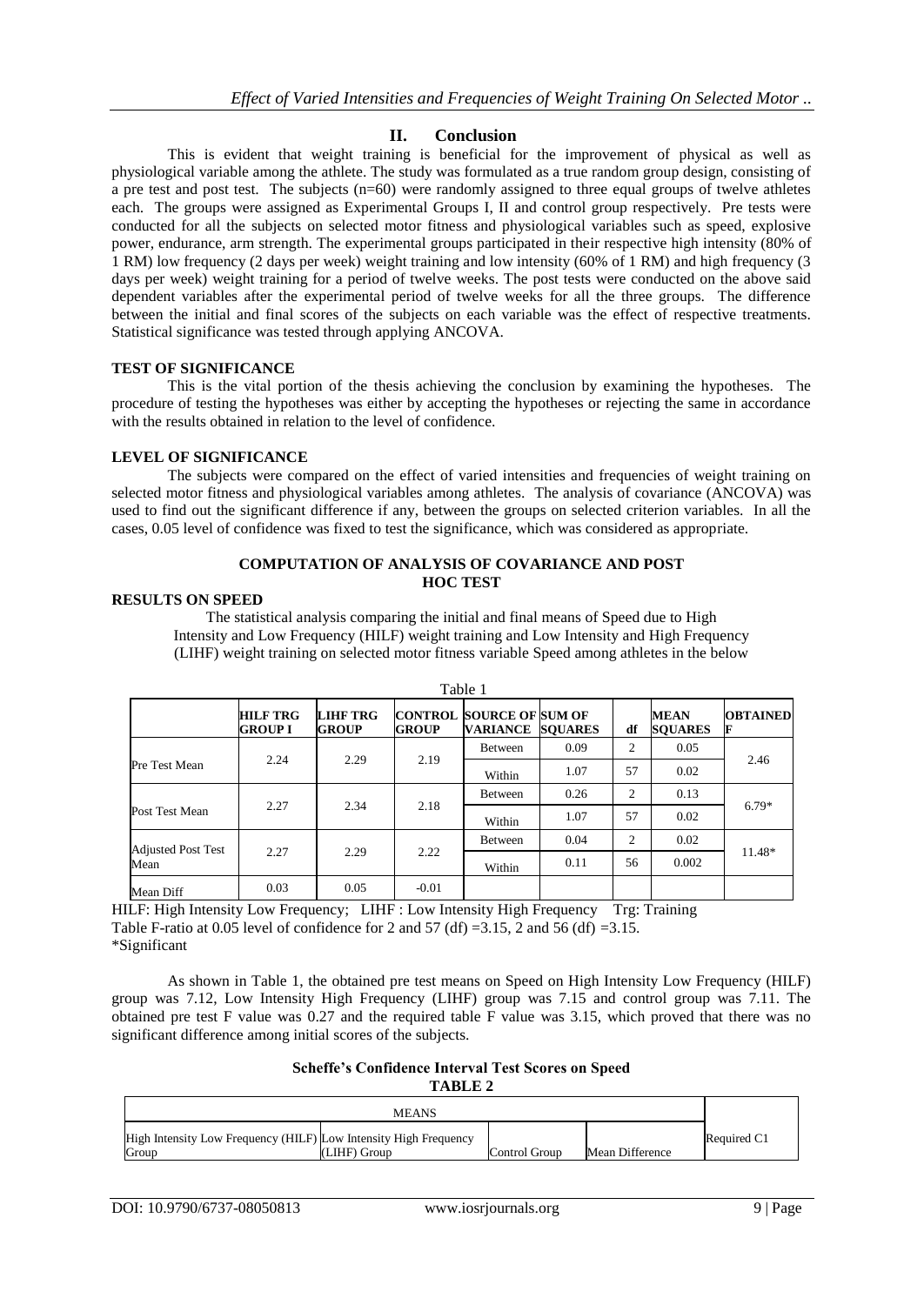| 6.94 | 6.94 |      | 0.00    | 0.06 |
|------|------|------|---------|------|
| 6.94 |      | 7.08 | $0.15*$ | 0.06 |
|      | 6.94 | 7.08 | $0.15*$ | 0.06 |

Significant

The post hoc analysis of obtained ordered adjusted means proved that there was significant differences existed between High Intensity Low Frequency (HILF) group and control group (MD: 0.15). There was significant difference between Low Intensity High Frequency (LIHF) group and control group (MD: 0.15). There was ingnificant difference between treatment groups, namely, High Intensity Low Frequency (HILF) group and Low Intensity High Frequency (LIHF) group. (MD: 0.00).**\***

# **BAR DIAGRAM ON ORDERED ADJUSTED MEANS ON SPEED (In Seconds)**



The findings of this study the varied intensities and frequencies of weight training significantly improved motor fitness variable on explosive power is in agreement with the findings of Rhea MR, et.al. (2009) who assessed the effect of heavy/slow movements and variable resistance training on peak power and strength development and found Variable resistance training with elastic bands appears to provide greater performance benefits with regard to peak force and peak power and speed which resulted in improved explosive power.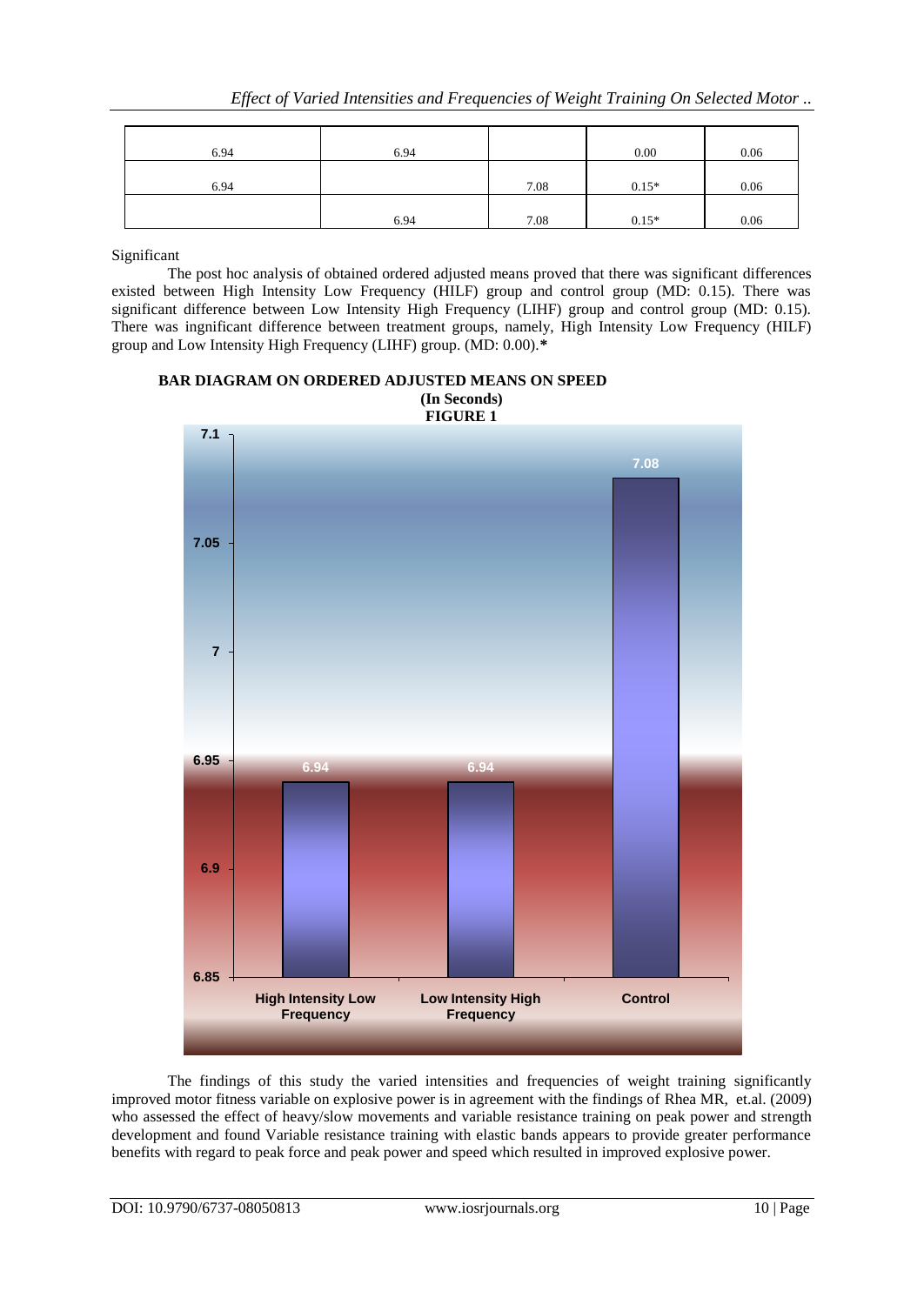## **RESULTS ON EXPLOSIVE POWER**

**The statistical analysis comparing the initial and final means of Explosive Power due to High Intensity and Low Frequency (HILF) weight training and Low Intensity and High Frequency (LIHF)**  weight training on selected motor fitness variable Explosive Power among athletes is presented in the **below Table.**

| <b>COMPUTATION OF ANALYSIS OF COVARIANCE OF EXPLOSIVE POWER</b> |  |  |  |  |  |  |
|-----------------------------------------------------------------|--|--|--|--|--|--|
| (In Meters)                                                     |  |  |  |  |  |  |
| $- - - - - -$                                                   |  |  |  |  |  |  |

|                           | <b>HILF TRG</b><br>GROUP I | <b>LIHF TRG</b><br><b>GROUP</b> | <b>CONTROL</b><br><b>GROUP</b> | <b>SOURCE OF SUM OF</b><br>VARIANCE | <b>SOUARES</b> | df             | MEAN<br><b>SOUARES</b> | <b>OBTAINED</b> |
|---------------------------|----------------------------|---------------------------------|--------------------------------|-------------------------------------|----------------|----------------|------------------------|-----------------|
|                           |                            |                                 |                                | Between                             | 0.09           | $\overline{2}$ | 0.05                   |                 |
| <b>Pre Test Mean</b>      | 2.24                       | 2.29                            | 2.19                           | Within                              | 1.07           | 57             | 0.02                   | 2.46            |
|                           |                            |                                 |                                | <b>Between</b>                      | 0.26           | $\overline{c}$ | 0.13                   |                 |
| Post Test Mean            | 2.27                       | 2.34                            | 2.18                           | Within                              | 1.07           | 57             | 0.02                   | $6.79*$         |
| <b>Adjusted Post Test</b> |                            |                                 |                                | Between                             | 0.04           | $\overline{c}$ | 0.02                   |                 |
| Mean                      | 2.27                       | 2.29                            | 2.22                           | Within                              | 0.11           | 56             | 0.002                  | 11.48           |
| Mean Diff                 | 0.03                       | 0.05                            | $-0.01$                        |                                     |                |                |                        |                 |

HILF: High Intensity Low Frequency; LIHF: Low Intensity High Frequency Trg: TrainingTable F-ratio at 0.05 level of confidence for 2 and 57 (DF) =3.15, 2 and 56 (DF) =3.15. \***significant**

The obtained post test means on Explosive Power on High Intensity Low Frequency (HILF) group was 2.27, Low Intensity High Frequency (LIHF) group was 2.34 and control group was 2.18. The obtained post test F value was 6.79 and the required table F value was 3.15, which proved that there was significant difference among initial scores of the subjects.

Taking into consideration of the pre test means and post test means adjusted post test means were determined and analysis of covariance was done and the obtained F value of 11.48 was greater than the required value of 3.15 and hence it was accepted that there was significant differences among the treated groups.

Since significant differences were recorded, the results were subjected to post hoc analysis using Scheffe's Confidence Interval test. The results are presented in the below Table.

#### **Scheffe's Confidence Interval Test Scores on Explosive Power (In Meters)** TABLE 4

| <b>MEANS</b> |                                                                           |               |                 |             |  |  |  |  |
|--------------|---------------------------------------------------------------------------|---------------|-----------------|-------------|--|--|--|--|
| (HILF) Group | High Intensity Low Frequency Low Intensity High Frequency (LIHF)<br>Group | Control Group | Mean Difference | Required C1 |  |  |  |  |
| 2.27         | 2.29                                                                      |               | 0.02            | 0.03        |  |  |  |  |
| 2.27         |                                                                           | 2.22          | $0.04*$         | 0.03        |  |  |  |  |
|              | 2.29                                                                      | 2.22          | $0.07*$         | 0.03        |  |  |  |  |

#### **\*significant**

The post hoc analysis of obtained ordered adjusted means proved that there was significant differences existed between High Intensity Low Frequency (HILF) group and control group (MD: 0.04). There was significant difference between Low Intensity High Frequency (LIHF) group and control group (MD: 0.07). There was insignificant difference between treatment groups, namely, High Intensity Low Frequency (HILF) group and Low Intensity High Frequency (LIHF) group. (MD: 0.02).

The ordered adjusted means are presented through bar diagram for better understanding of the results of this study in Figure.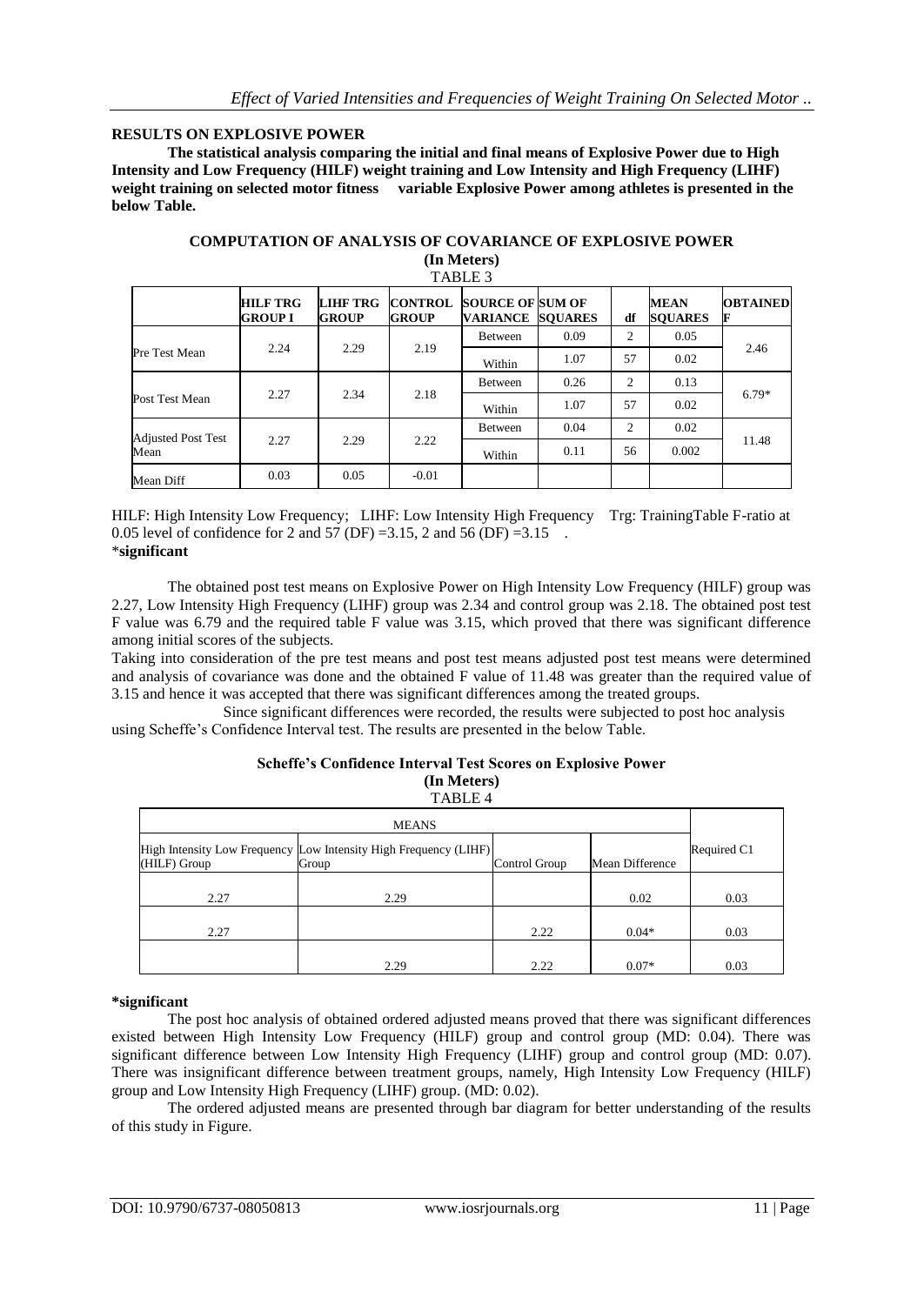

**BAR DIAGRAM ON ORDERED ADJUSTED MEANS ON EXPLOSIVE POWER( IN METERS)**

The effect of High Intensity Low Frequency (HILF) and Low Intensity High Frequency (LIHF) on Explosive Power is presented in Table VI. The analysis of covariance proved that there was significant difference between the experimental group and control group as the obtained F value of 11.48 was greater than the required table F value to be significant at 0.05 level.

Since significant F value was obtained, the results were further subjected to post hoc analysis and the results presented in Table VII proved that there was significant difference between High Intensity Low Frequency (HILF) group and control group (MD: 0.04) and Low Intensity High Frequency (LIHF) group and control group (MD: 0.07). Comparing between the treatment groups, it was found that there was insignificant difference between High Intensity Low Frequency (HILF) and Low Intensity High Frequency (LIHF) group among male athletes.

The findings of this study the varied intensities and frequencies of weight training significantly improved motor fitness variable on explosive power is in agreement with the findings of Rhea MR, et.al. (2009) who assessed the effect of heavy/slow movements and variable resistance training on peak power and strength development and found Variable resistance training with elastic bands appears to provide greater performance benefits with regard to peak force and peak power and speed which resulted in improved explosive power.

# **III. CONCLUSIONS**

Wight training can provide significant functional benefits and improvement in overall health and wellbeing, including increased bone, muscle, tendon and ligament strength and toughness, improved joint function, reduced potential for injury, increased bone density, a temporary increase in metabolism, improved cardiac function, and elevated HDL (good) cholesterol. Training commonly uses the technique of progressively increasing the force output of the muscle through incremental increases of weight, elastic tension or other resistance, and uses a variety of exercises and types of equipment to target specific muscle groups.

1. It was concluded that varied intensities and frequencies of weight training (HILF and LIHF) significantly improved in selected motor fitness variable such as speed of the athletes compared to control group. And there was no significant difference between experimental groups in altering speed of the athletes.

2. It was concluded that varied intensities and frequencies of weight training (HILF and LIHF) significantly improved in selected motor fitness variable such as explosive power of the athletes compared to control group. And there was no significant difference between experimental groups in altering explosive power of the athletes.

#### **Reference**

- [1]. Ajmeer Singh , et.al. (2005). **Essential of Physical Education** (New Delhi: Kalyani Publication), PP 66.
- [2]. Anario Anthony A. (1972), **Development condition for Physical Education and Athletes,** St. Louis: The C.V.Mosby Company, P.33.
- [3]. Baumgartner, T. and A.Jackson, (1987) **Measurement for Evaluation in Physical Education and Exercise Science,** Dubuque: Brown.